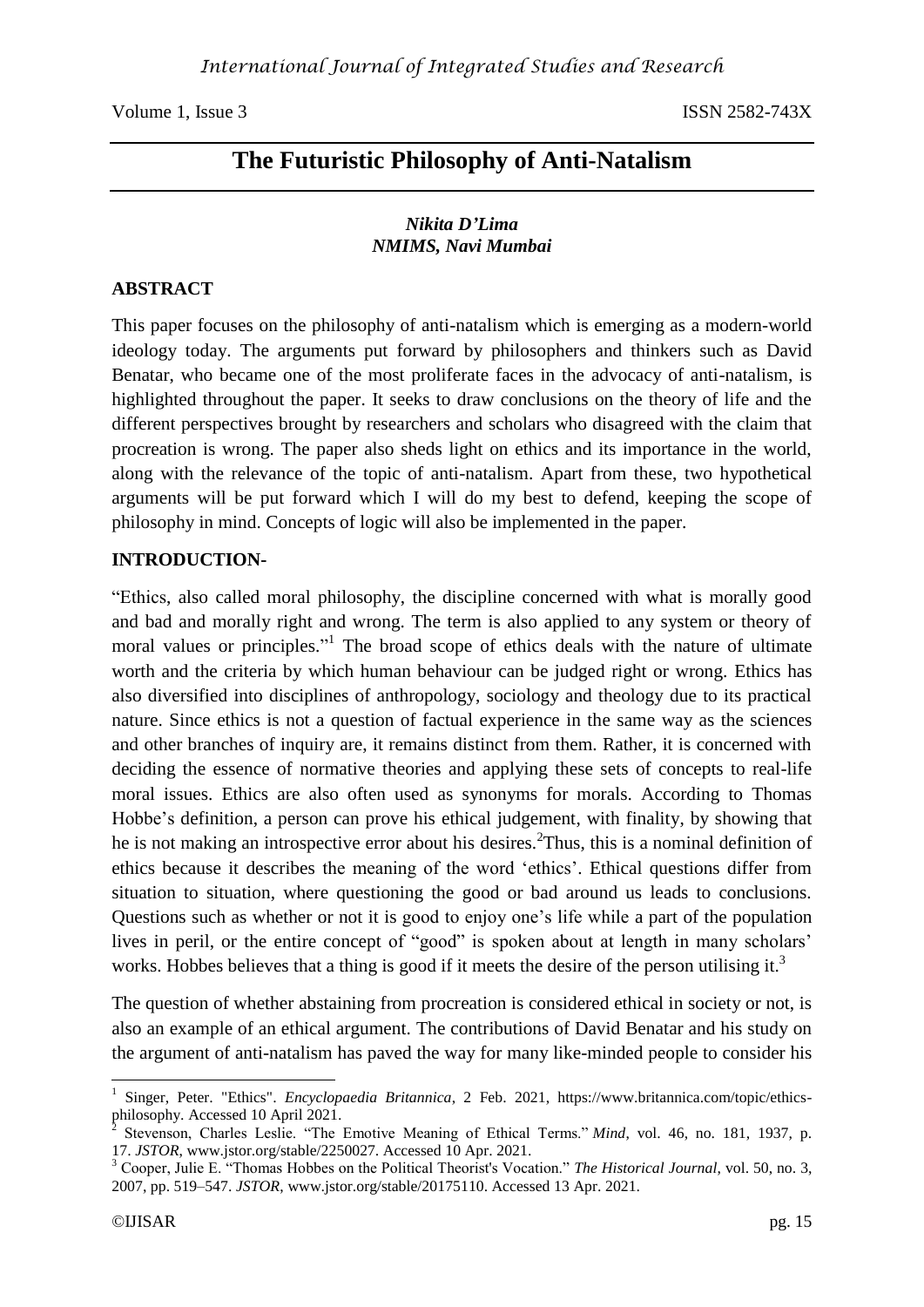theory as valid and practical. There is a noticeable shift of thought from the  $20<sup>th</sup>$  century, and there is an increase of nuclear families in today's age. There are many contributing factors to this, such as insufficient money to provide the child with a high standard of living, or choosing to prioritize one's profession over family.

## **AIMS AND OBJECTIVES-**

- 1) To understand the concept of anti-natalism and its development in modern times
- 2) To study the contribution of David Benatar
- 3) To pose arguments against the concept of anti-natalism and justify them
- 4) To understand the criticism about anti-natalism by researchers and philosophers

## **HYPOTHESIS-**

Anti-natalism is a threat to the preservation and continuation of mankind.

### **RESEARCH METHODOLOGY-**

This paper uses analytical research methodology to arrange facts and arguments perpetuated by scholars and philosophers. The current paper depends heavily on the book by David Benatar, philosophical journals and established scholars in the field of philosophy. To make the findings of the study to reach at the meaningful conclusion, an attempt has been made to discuss, examine, evaluate and critically secondary information through reliable sources according to the journal rankings for philosophy.

### **REVIEW OF LITERATURE-**

## *1) Better Never to Have Been: The Harm of Coming Into Existence. 4*

Benatar's introductory chapter in his book starts with the Jewish saying 'Life is so terrible, it would have been better not to have been born. Who is so lucky? Not one in a hundred thousand!' It sets the tone for his book which explores many positive aspects of anti-natalism and associates being born into existence as a serious harm, in all circumstances. He regards that choosing not to procreate in order to avoid further pain and suffering of the human race, is not a selfish, but an altruistic motive. His theory also expands to the fact that a person experiences good and bad in their life, but the bad always seems to outweigh the good. Benatar's book has been heavily criticized and contemplated by other philosophers who specialize around the ethics of procreation. His arguments are detailed, and analyse the concept of birth, and why the human race, specifically, must be terminated.

*2) Reasons and Persons.*<sup>5</sup>

This book challenges, with several powerful arguments, some of our deepest beliefs about rationality, morality, and personal identity. The author claims that we have a false view of our own nature; that it is often rational to act against our own best interests; that most of us have

<sup>1</sup> <sup>4</sup> Benatar, David. *Better Never to Have Been: The Harm of Coming into Existence*. 1st ed., Oxford University Press, 2008, pp. 1-22.

<sup>5</sup> Parfit, Derek. *Reasons and Persons*. Oxford University Press, USA, 1986, pp. 382-387.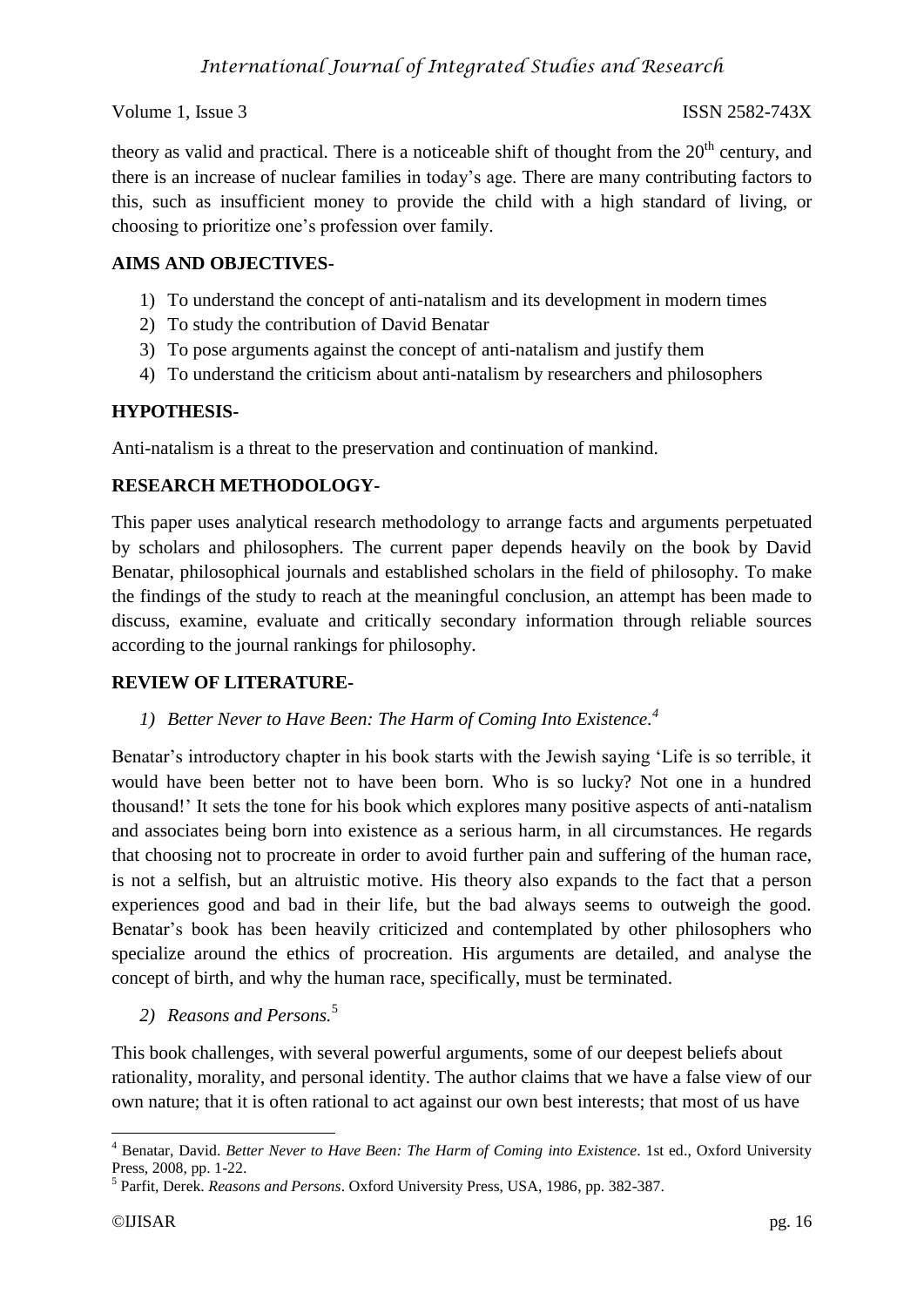## *International Journal of Integrated Studies and Research*

#### Volume 1, Issue 3 ISSN 2582-743X

moral views that are directly self-defeating; and that, when we consider future generations the conclusions will often be disturbing. He puts forward his theory termed as the 'Down Escalator Case', where the quality of life would see a boost, if population is kept stable. He concludes that modern non-religious moral philosophy is a young subject, with a promising but unpredictable future.

3) *Did Someone Say "Babies"?* <sup>6</sup>

This poem is part of an anthology by Ogden Nash, which shows the concept of anti-natalism in light-hearted humour. His satirical take on the people who procreate and expect others to as well, because they consider themselves to be of worth when they bring a life into existence, is compared to the swarm of flies that are birthed. In further stanzas, he writes that people would be able to bring out the best in themselves if they didn't have to focus on the upbringing of their offspring. Nash's short yet well-structured poem tries to convey the thought of anti-natalism and how people procreate for selfish purposes.

*4) Quality of Life Assessments, Cognitive Reliability, and Procreative Responsibility.* 7

Jason Marsh's chapter titled 'Procreative Ethics and the Problem of Evil' provides some insight about procreation with respect to theism, knowledge of God and evil forces. He states that a majority 85% of philosophers are atheists or agnostic, and a contributing reason for that is the presence of evil. He also notes that while anti-natalists form a minority compared to the vast majority of pro-natalists, there also exists a much smaller section that believe in procreative skepticism who remain uncertain about the moral status of procreation. Additionally, he breaks down David Benatar's arguments and summarizes Benatar's argument that unpopulated worlds are more preferable than populated worlds with even the slightest hint of evil in them. Thus, this journal article generates further philosophical debate about the ethics surrounding birth and the concept of 'evil'.

### 5) *Why Have Children?: The Ethical Debate* <sup>8</sup>

In her novel, Christine Overall bases her argument by stating that the onus of proof on the question 'why to have children' lies on the people, rather than stating reasons as to why not. In modern society, people find a plethora of reasons about not wanting to bear children, but do not put much thought or justification into why they have children. She states that sentient beings do not like to suffer and are capable of joy and fulfilment, so this is the main evidence we have, to draw ethical conclusions from them. She also explores the concept of feminism, how women endure more than men and how they have little to no say in the decision to procreate. She does not fully advocate for procreation, but states that many factors need to be considered before bringing another life into the world; something that most people do not consider.

**<sup>.</sup>** <sup>6</sup> Nash, Ogden. *Candy Is Dandy: The Best of Ogden Nash*. Andre Deutsch Ltd, 1994.

<sup>7</sup>Marsh, Jason. "Quality of Life Assessments, Cognitive Reliability, and Procreative Responsibility." *Philosophy and Phenomenological Research*, vol. 89, no. 2, 2014, pp. 436–466., www.jstor.org/stable/24672870. Accessed 12 Apr. 2021.

<sup>8</sup> Overall, Christine. *Why Have Children?: The Ethical Debate*. The MIT Press, 2012, pp. 117-205.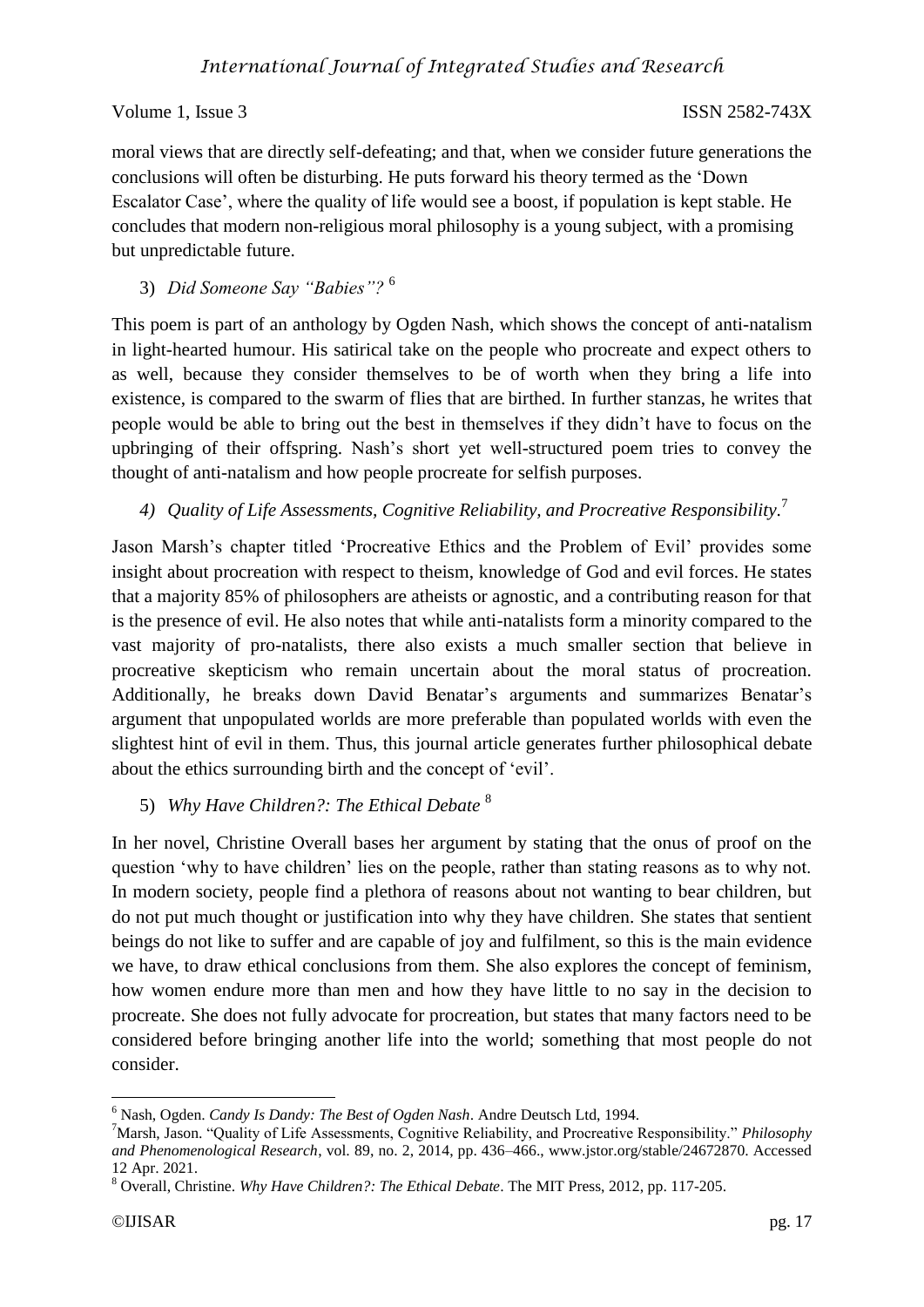## 6) *Procreation, Adoption and the Contours of Obligation.* <sup>9</sup>

In this journal article, the author puts forward his view called 'Anti-Natal Pro-Adoption'. He states that anti-natalism is gaining recognition now and procreation is always met with positivity, even when the parents are not ready to give that much of commitment to raising a child, but still decide to have kids just so they can continue their bloodline. According to him, there is no reason for humans to continue their lineage, and should instead seek to help and shelter those who already exist and are need of a family. He also mentions that there is a moral obligation to not procreate, but if one experiences instincts to be a parental figure in another's life, they should choose to adopt.

## **CHAPTER 1: THE CONCEPT OF ANTI-NATALISM**

One of the first people to coin the word 'anti-natalism' was David Benatar, a South African philosopher. His findings are detailed in his book 'Better Never to Have Been: The Harm of Coming Into Existence'. He believes that procreation, in all forms and across all species, is wrong.

Through this paper, I try to put forward the argument that procreation in some circumstances is not wrong and mankind needs to continue, for a multitude of reasons. This proposition is a particular affirmative proposition as I state reasons why people who are certain that they can provide a child with a decent standard of living and are able to take up the responsibility of parenting should procreate, if they choose to. In the form of a statement, "Some people should procreate" is my proposition. The argument I pose is an inductive argument as I do not fully agree with the concept of anti-natalism. The contribution of David Benatar has provided insight into his reasoning for the advocacy of anti-natalism across all species. However, my inductive argument analyses his work, along with the views of other philosophers and situations where anti-natalism is discussed and conclusions are broadly drawn based on the data available. The premise of the concept of anti-natalism itself is not true for all, thus the conclusions drawn from it cannot be certain. In the form of a syllogism, the argument of anti-natalists can be stated as "Procreation is bad. Procreation harms sentient beings. Therefore, sentient beings are bad." The first two statements, if considered to be true, do not logically explain the conclusion.

Anti-natalism has been referenced in scriptures of the Bible, with statements such as "I envy those who are dead and gone; they are better off than those who are still alive. But better off than either are those who have never been born, who have never seen the injustice that goes on in this world." This verse from the book of Ecclesiastes shows that anti-natalist thoughts have not originated in the modern world but have existed (ironically) since centuries.

In India, the concept of anti-natalism gained some momentum after Raphael Samuel, a businessman from Mumbai, brought a lawsuit against his parents in 2019 for giving birth to

**<sup>.</sup>** <sup>9</sup> Rieder, Travis N. "Procreation, Adoption and the Contours of Obligation." *Journal of Applied Philosophy*, vol. 32, no. 3, 2015, pp. 293–309. *JSTOR*, www.jstor.org/stable/26813113. Accessed 12 Apr. 2021.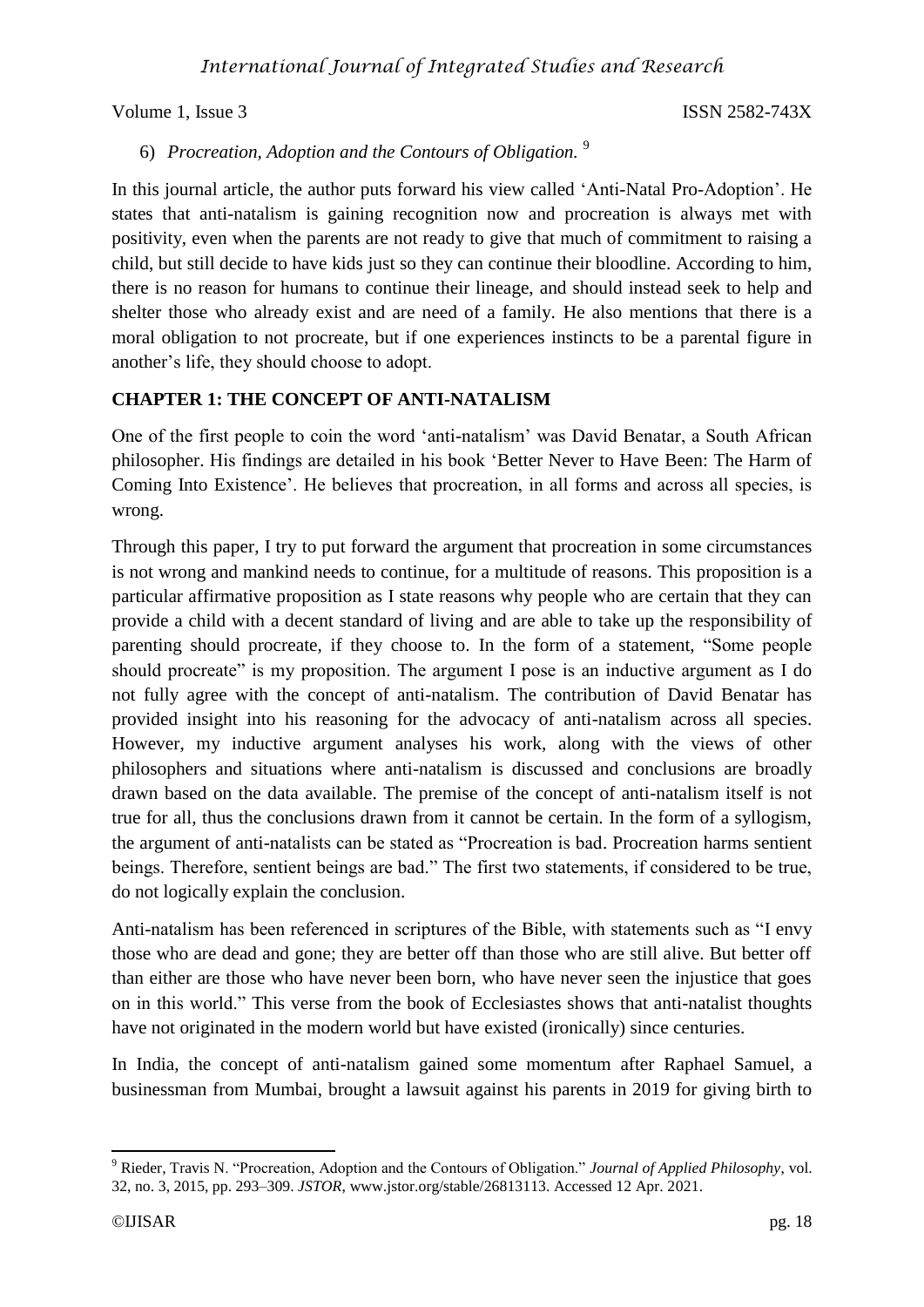him.<sup>10</sup> His reasoning for the same extends to the harm that overpopulation causes to the environment and also the troubles that one has to endure for the duration of their lifetime. According to him, the birth of a child could have been replaced by purchasing a toy or adopting a pet. Although there was no malice in his intentions to sue his parents, he wanted to bring the idea of anti-natalism to the mainstream media, to make people question "why" they felt the need to have babies, and the morality behind procreation.

Due to the rise in climate crises and global warming, including emission of carbon footprints, climate activists equally support the decision to ethically not reproduce. They believe that overpopulation is extremely harmful for the environment and they approve of anti-natalism because there is no need for future generations to suffer the downfall of nature which was caused by their forefathers. Trevor Hedberg, an applied ethics philosopher, writes that the issue with overpopulation isn't essentially the birth of one or two people, but the multiplication of bad habits and morals pertaining to the treatment of the environment by the continuation of generations.<sup>11</sup>

Most anti-natalists echo similar thoughts about the damage that procreation can cause to the barely functioning environment, and that there isn't enough capacity for the Earth to accommodate another doomed generation who will have to face serious environmental issues that they did not ask for. Anti-natalists and climate activists both have separate reasons to believe that procreation is wrong, but this is their common ground.

We owe duty of beneficence to people, existing and the ones who are resultants of procreation.<sup>12</sup> If our present conditions allows for us to provide a good life to someone else, we owe a duty of beneficence to them. Beneficence can be defined as the concept of achieving or guaranteeing the welfare of a particular person in a situation to be morally correct. This beneficence helps in strengthening the argument that if one does not have the time, intention or sufficient resources for the upbringing of a child, they should abstain from procreating. Imposing a burden of unnecessary pain and suffering for that person who has been denied beneficence from the result of procreation is highly avoidable.

## **CHAPTER 2: DAVID BENATAR'S PHILOSOPHY**

Essentially, David Benatar introduced and popularized the term "anti-natalism" in his 2006 book 'Better Never to Have Been: The Harm of Coming into Existence'. He placed his theory termed as "The Asymmetry Between Pain and Pleasure". He argues that life in all forms is bad and it is unethical to procreate for the simple reasons that every human entails some amount of pain during their lifetime, and such pain is bad.

**<sup>.</sup>** <sup>10</sup>Pandey, Geeta. "Indian Man to Sue Parents for Giving Birth to Him." *BBC News*, 7 Feb. 2019, www.bbc.com/news/world-asia-india-47154287.

<sup>&</sup>lt;sup>11</sup> Hedberg, Trevor. *The Environmental Impact of Overpopulation: The Ethics of Procreation*. 1st ed., Routledge, 2020.

<sup>12</sup> Gardner, Molly. "Beneficence and Procreation." *Philosophical Studies: An International Journal for Philosophy in the Analytic Tradition*, vol. 173, no. 2, 2016, pp. 321–336., www.jstor.org/stable/24703886. Accessed 12 Apr. 2021.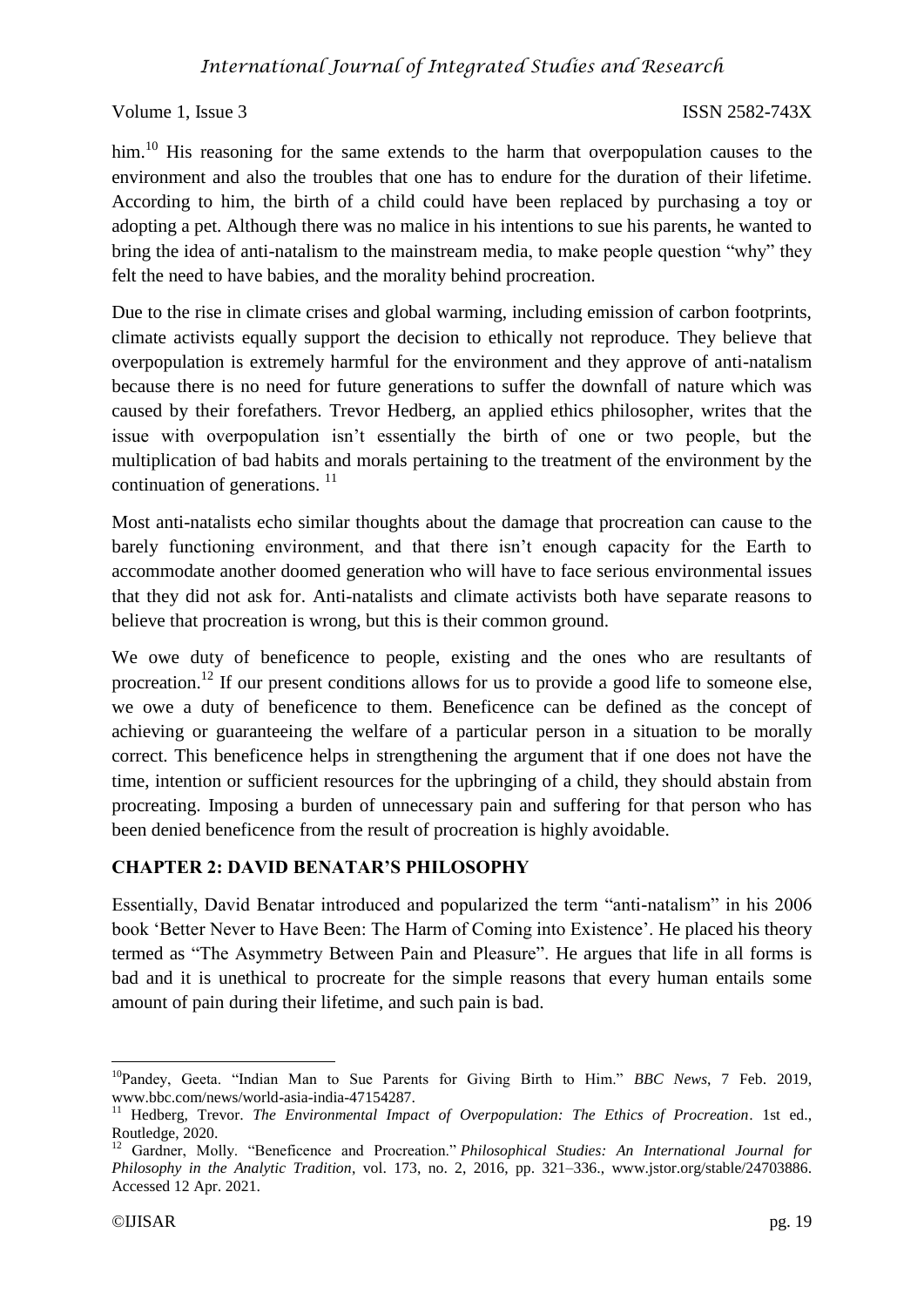| Scenario A (X exists)      | Scenario B (X never esists)                                              |
|----------------------------|--------------------------------------------------------------------------|
| (1) Presence of pain (Bad) | (3) Absence of pain (Good)                                               |
|                            | (2) Presence of pleasure (Good) $\mid$ (4) Absence of pleasure (Not bad) |

David Benatar argues that the presence of pain for someone who exists, is bad in all circumstances and the presence of pleasure is good, as seen in the first two quadrants. However, if that person never existed, they wouldn't know pain or the concept of 'bad' thus they would not have any absence of pleasure, which would make it 'not good' but not bad either, as they are not deprived of any pleasure in the first place. His book and theories are mostly centred around this hypothesis that sentient beings will always feel pain and that pain often overpowers the pleasure in one's life. The fact that an existing person enjoys their life does not matter in comparison to not existing at all, because no one would have been deprived of that joy, and there would be no pain. The quality of one's life does not matter that much, but the distribution of good and bad in the lifetime of a person plays an important role in determining whether them coming into existence is bad or not. For example, if someone experienced a significant amount of good for the first few years of their life in equal intensities but later faced troubles and downfalls in a higher intensity, even if there was some good in intervals, the presence of 'bad' in their life is more than the 'good'.

I do not particularly agree with this proposition, as the quality of someone's life partly does influence their initial and continual years in the world. Take for example the Kardashian-Jenner clan, a multimillionaire family which, at least from the outside, does not appear to have a shortage of the best pleasures in the world. Any reasonable person could visibly concur that the children born in that family are swimming in wealth and have a very high standard of living. Their bad experiences may not always overshadow the good that their parents have inherited for them, even in the long run. That does not invalidate them as sentient beings, but their ways of coping with a not-so-favourable situation will be easier than a kid born with congenital HIV in the slums of Mumbai.

He has a pro-death view towards abortion and also advocates for the practice of abortion in the early months of pregnancy to avoid a life that is clouded with suffering. Benatar further explains why life is always bad, with the uncertainty of natural disasters occurring at any minute, the deformities of a child at birth and having to continue living with that deformity until it is treated or at least bearable to endure, being murdered, raped, maimed, or subjected to genital mutilation at birth, all constitutes the evils of coming into existence. My counter argument would be that, when there is a better quality of population that is not a product of uneducated or irresponsible parents who do not raise their children well, these man-made issues would, for the most part, not arise. Due to technological advancements, natural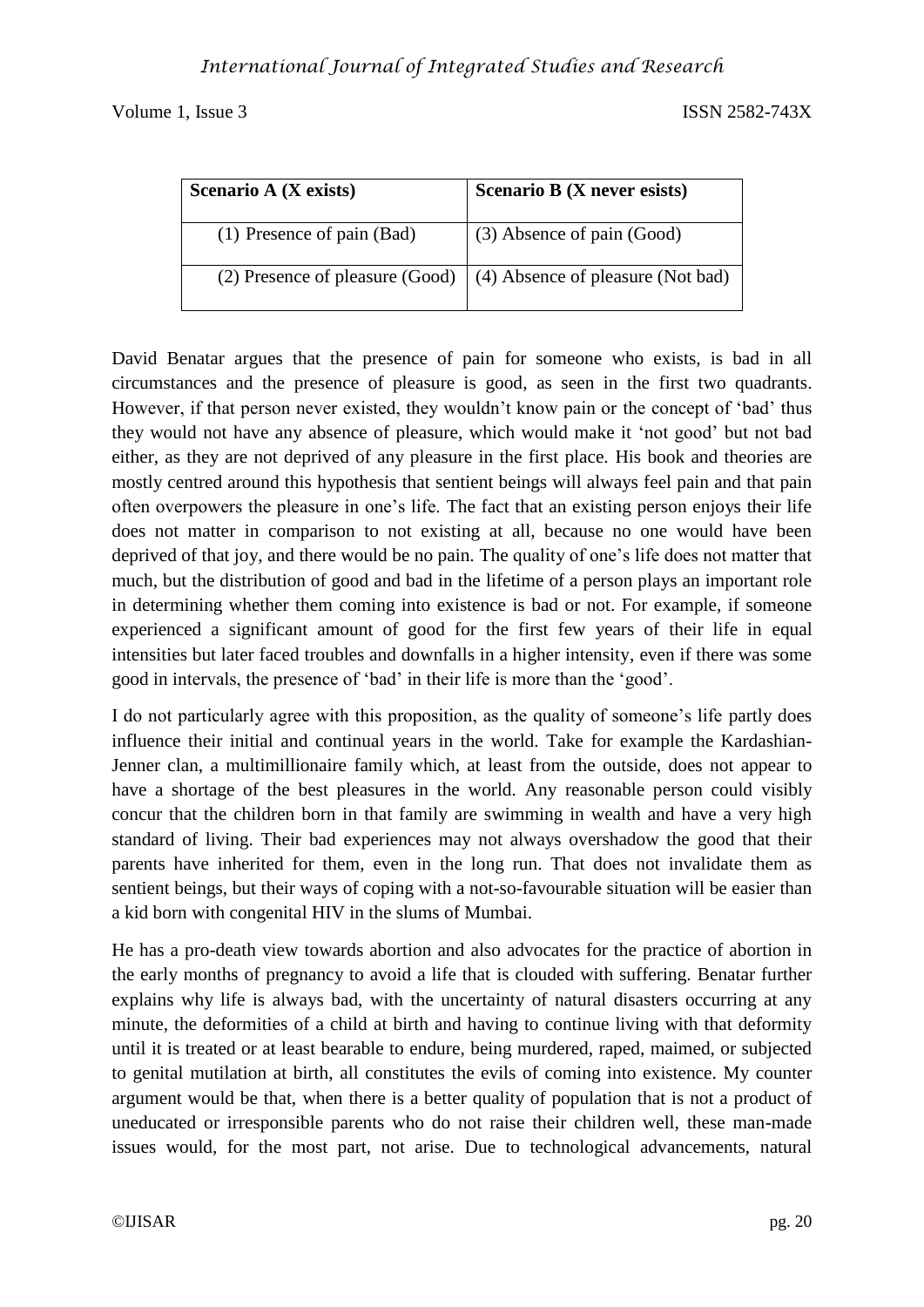disasters can now be forecasted and predicted. Japan's resilience in obstructing frequent earthquakes should be lauded and encourage others to follow suit.

### **CHAPTER 3: CRITICISM ON ANTI-NATALIST PHILOSOPHY**

Elizabeth Harman strongly opposed the anti-natalist theory of David Benatar.<sup>13</sup> She pointed out the flaws in his Asymmetry theory where she states that there is good and bad in every life, and bringing someone into existence does not mean that we harm them; the conclusion would rather be that we have done something impersonally worse by giving life to them, than making sure that they did not exist. 'Harm' doesn't come into question because in general, the individual is prone to have more of the 'good' than the 'bad' in their life. She also notes that in the fourth quadrant of the Asymmetry diagram, the absence of pleasure should not be termed as 'not good', as we do not have a comparison of the summation of good's and bad's in an existing person and non-existent person. There are higher quality pleasures which alleviate the level of pleasure in one's life and in comparison to the bad, these good things overpower the bad. She argues however, that there is a duty of not procreating when one knows that they are imposing a life of burdens to their offspring. That is morally wrong.

Bennett Foddy also explains that the theory of never coming into existence is weaker in comparison of being conceived.<sup>14</sup> He states that existence is better than non-existence, depending on the state of the person in question. It is hard to examine how a person's wellbeing would reduce from a high to lower level, if they are non-existent. Thus, one's conception could arguably be considered as better than if they were not conceived at all. This acts as a catalyst for my argument that only some people should procreate, as life does include good and bad, but the good is marginally better than the bad.

Saul Smilansky provides some insight towards David Benatar's philosophy and agrees that there are some asymmetries that occur among people who are born and those who do not see the face of the earth.<sup>15</sup> He explores the idea that if someone were to experience extreme happiness, or find something ethereal such as a beautiful location, one would often want others to experience and partake in that sight of pleasure too. He also counters Benatar's premise which revolves around the theory that all lives have more bad than good in them. Smilansky, however, argues that this is not the case for a significant amount of people. Coping with the 'bad' in one's life can be through psychological help of facing *reality* and not existence. I strongly agree with his review as I believe that existence is not to be questioned when bad things happen in a person's life, rather solutions to overcome that obstacle and be met with happiness or satisfaction can outweigh the bad that one has experienced.

**<sup>.</sup>** <sup>13</sup> Harman, Elizabeth. "Reviewed Work: Better Never To Have Been: The Harm of Coming into Existence by David Benatar." *Nous*, vol. 43, no. 4, 2009, pp. 776–785. JSTOR, www.jstor.org/stable/40660445. Accessed 12 Apr. 2021.

<sup>&</sup>lt;sup>14</sup> Foddy, Bennett. "IN DEFENSE OF A TEMPORAL ACCOUNT OF HARM AND BENEFIT." *American Philosophical Quarterly*, vol. 51, no. 2, 2014, pp. 155–165. *JSTOR*, www.jstor.org/stable/24475438. Accessed 12 Apr. 2021.

<sup>15</sup> Smilansky, Saul. *The Philosophical Quarterly (1950-)*, vol. 58, no. 232, 2008, pp. 569–571. *JSTOR*, www.jstor.org/stable/40208656. Accessed 12 Apr. 2021.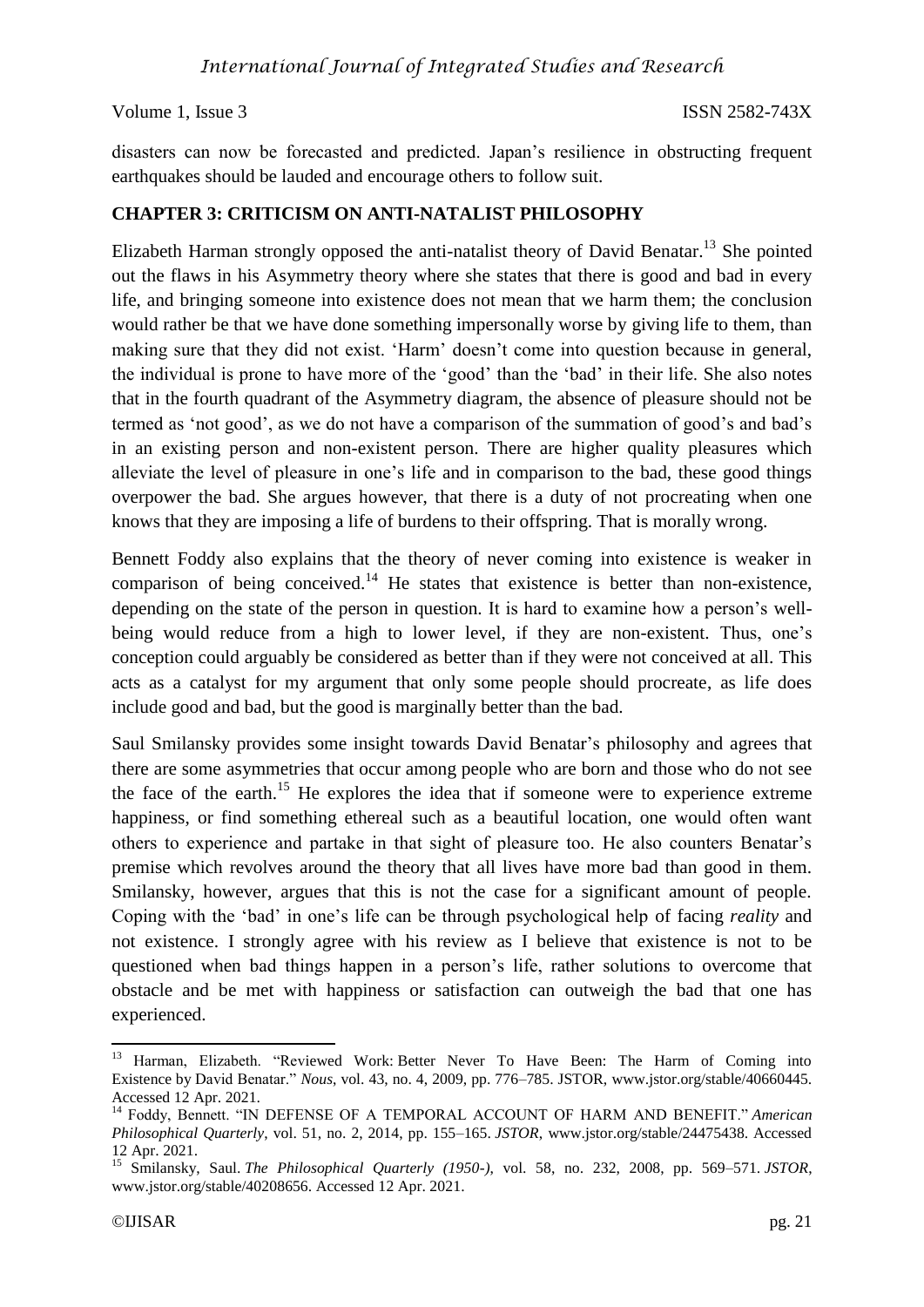Lastly, the philosopher whose views most resonated with mine was Aaron Smuts. His observations of Benatar's work is commendable and he provides strong counter arguments to the Asymmetry theory.<sup>16</sup> He argues that coming into existence is not always a net harm. If a person whose life is worth living, is brought to life, then ethically we have not wronged them. The benefit in one's life is determined by the cumulative objective highs and lows in their life. If the objective highs surpass the objective lows, then that life is worth living. The exact opposite of this is the group of 'lives worth avoiding'. There is a moral obligation to not procreate when one knows the bad implications that it can have to the resultant child. In general, most lives fall under the first category of 'lives worth living'.

David Benatar published a journal entry, responding to these critics and acknowledged their observations on his theory. He placed further propositions, trying to distinguish his point from what they are trying to claim. $^{17}$ 

## **CHAPTER 4: HYPOTHETICAL ARGUMENTS AND DEFENCES**

The first hypothetical argument that can be formed on the basis of my thesis is, why only some lives? Why does a standard of living or resources need to be present for a person to have a life worth living? There are people who are born into poverty and meagre quality of life, and they also go on to achieve brilliant conquests due to their talent and skill.

My response to this would be that these incidents are very rare, although it does constitute as an exception. Children born in the worst of conditions take years to escape social and family pressures, often forced to beg for a meal every day till they are of attainable age to work by themselves but even then, they are walloped by the world. The contrast between the number of intellectually gifted children being born compared to the ones already existing and who can avail of these opportunities is visible and the latter is significantly higher. The world would not be devoid of these rare exceptions, as they are not yet born and the risk of procreating even further to then weed out these rare exceptions brings us back to the thesis that harm is caused once there is life. It becomes a moral duty to ensure that the upbringing of a child is not compromised, and parents or guardians can provide stability to the child.

The second hypothetical argument that could arise is, most human beings have desires to procreate. How can we limit some of them and grant moral permission to others to procreate?

To this, like philosopher Travis Rieder, I support the idea of adoption. It does become a moral responsibility to not procreate when we purposely harm one's life, even if it isn't on purpose. Orphaned and abandoned children who already exist needn't suffer more misery due to the lack of concern by their biological parents. Children that do not exist can be saved from the pressure of continuing their bloodline and adopted children can have lives worth living if

**<sup>.</sup>** <sup>16</sup> Smuts, Aaron. "To Be or Never to Have Been: Anti-Natalism and a Life Worth Living." *Ethical Theory and Moral Practice*, vol. 17, no. 4, 2014, pp. 711–729. *JSTOR*, www.jstor.org/stable/24478599. Accessed 13 Apr. 2021.

<sup>17</sup> Benatar, David. "Still Better Never to Have Been: A Reply to (More of) My Critics." *The Journal of Ethics*, vol. 17, no. 1/2, 2013, pp. 121–151. *JSTOR*, www.jstor.org/stable/42630950. Accessed 13 Apr. 2021.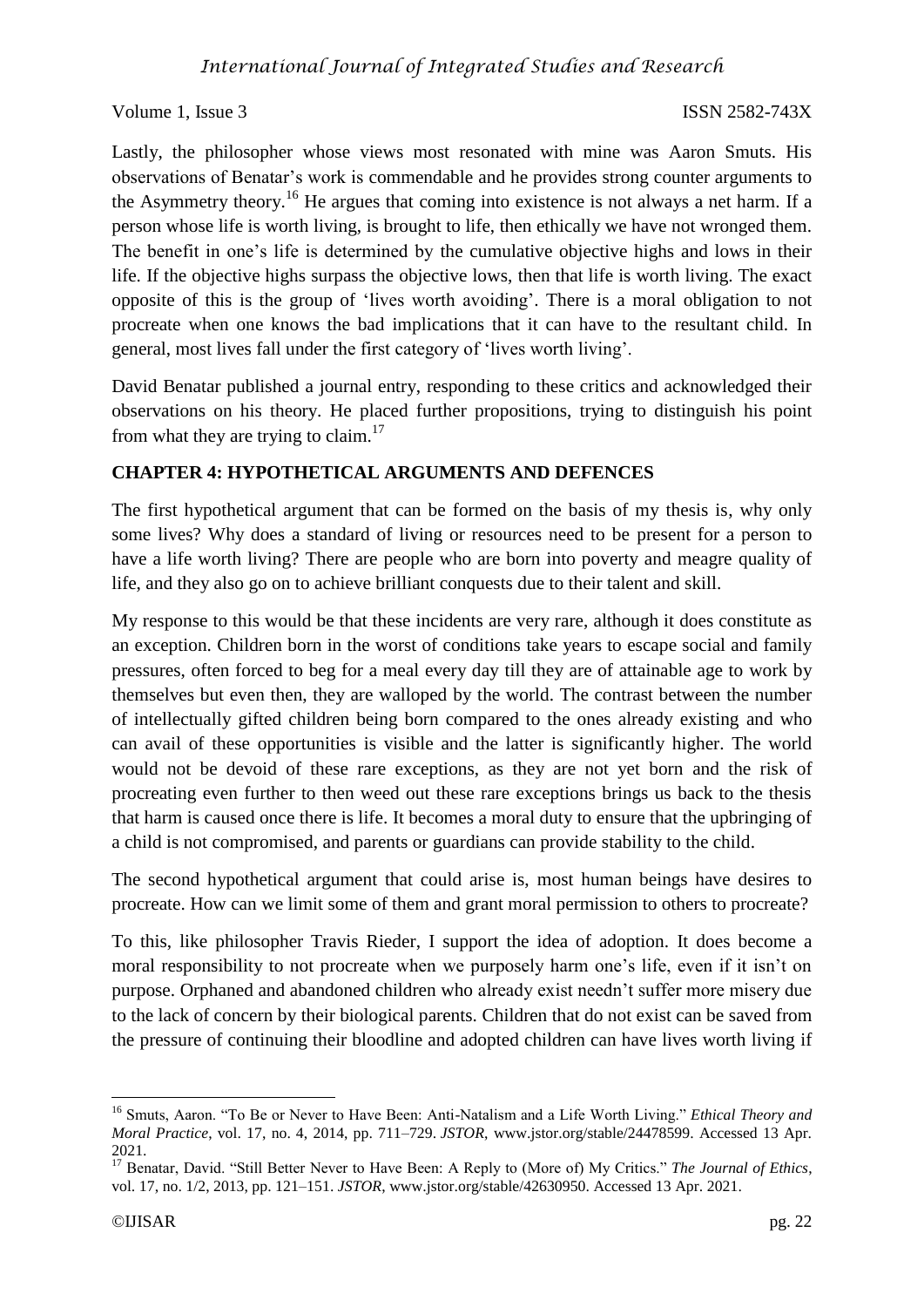they are kept in the care of responsible and sentient parents. This can slowly help in erasing the stigma associated with adoption and the practice of abortion when it is necessary.

## **CONCLUSION**

Based on the facts and theories put forward by many applied philosophers and adding my own inputs to perpetuate my point that some people should procreate, my hypothesis is proved correct. The entire concept of anti-natalism is quite absolutist and doesn't leave much room for one to contemplate that the simpler pleasures of life can also overweigh the harsh realities of existence. Although I stated points as to why people who only have resources and an intention to properly nurture for the resultant child should consider procreating, it does not make the existing children who live in poor conditions invalid. Their definition of happiness might vary from ours, as they are not born with a silver spoon. Not to mention that these people constitute some of the core workers in our day to day life, who help in supplying essential manpower and goods and are essentially the reason why most people can claim to have a "good life which is worth living." Through this paper, I did not want to advocate for suicide or any extreme anti-natalist views that weren't in tandem with ethics or what someone would consider as morally right. My research on David Benatar's work helps me understand rather, that the end of the world is certain. As there is life, so is there death. According to David Benatar, death is the very presence of bad in one's life. But this is not something that we don't already know. The end of the world may take years or (less likely) centuries. As per my reasoning, there should continue to be life till then, to explore and marvel the works of people before us and the people who will acknowledge our contribution once we cease to exist too. Keeping theology i.e. the study of God and other religious entities aside, the end of the world is slowly drawing closer, at least on Earth. The burden of overpopulation is noticeable in the world, with a splurge of cases concerning environmental abuse and replenishment of natural resources. This is the reason that I stated that only "some" people "should" procreate because, I do not support the entire philosophy of anti-natalism, but I see no benefit of people whose lives will be constantly tainted by suffering, to be born. Taking this into consideration too, there will undoubtedly be cases where one's illness or the criteria of knowing if one's life is worth living or not will not be apparent before the conception of that child, and those lives must continue too, should they choose to live. Satisfying one's philosophical beliefs and documenting them to help other people support their argument does not diminish the fact that human beings are still a part of the planet and have evolved from something. If there was no need for them, their conception and formation would never have existed since the beginning of time. That would be the equivalent of stating something hypothetical like aliens or mythical creatures from folklore. Humans are very much real, and pain is an essential part of everyone's life. Sometimes, overcoming that pain can lead to immeasurable pleasure which David Benatar talks about. My inductive argument has aimed to broaden the scope of the philosophy of anti-natalism. I did not draw a conclusion to Benatar's work specifically, because I do not consider his thesis to be true. Instead, there could be a broad range of reasons why procreation or abstaining from procreation is ethically right or wrong. The way I see it, the modern generation who are of age to become parents see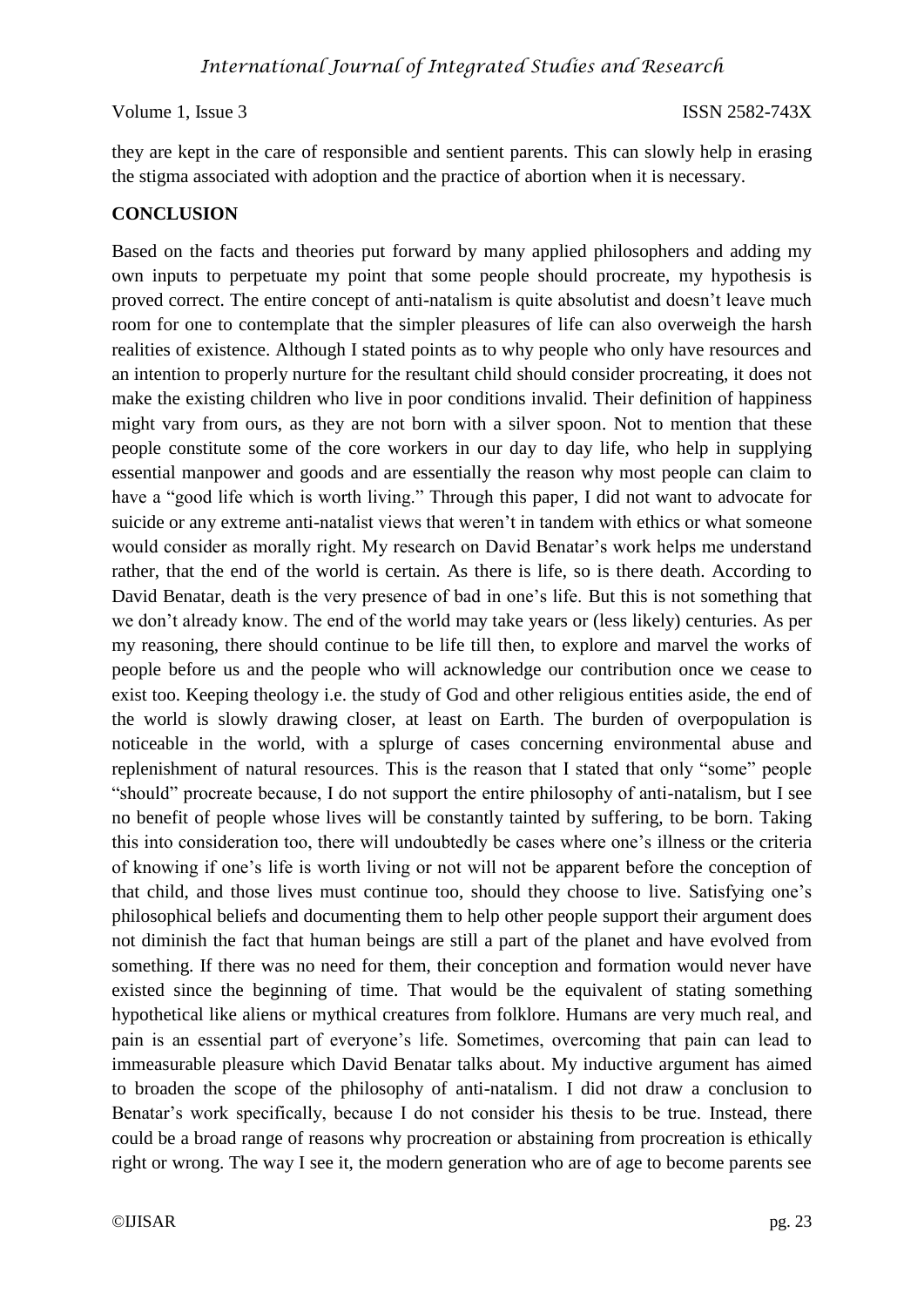a common pattern of replacing the idea of a family with prioritizing their career. However, some regressive families that still impose archaic practices of procreation on women need a reality check. This is required because procreation should be by *choice*. People should be prepared to raise their offspring in a manner which would ultimately contribute to the good of the world. Conceiving children and leaving them in the care of meshes or begging on the streets for a significant part of their childhood is as good as neglecting them a very integral part of their life. Although I do not agree with the concept of anti-natalism, it is admirable how David Benatar was the torchbearer for this train of thought in the 21<sup>st</sup> century. After all, Benatar wouldn't have been able to perpetuate his theory and spark this ethical debate, had he not been born.

## **BIBLIOGRAPHY-**

- Singer, Peter. "Ethics". *Encyclopaedia Britannica*, 2 Feb. 2021, https://www.britannica.com/topic/ethics-philosophy. Accessed 10 April 2021.
- Stevenson, Charles Leslie. "The Emotive Meaning of Ethical Terms." *Mind*, vol. 46, no. 181, 1937, p. 17. *JSTOR*, www.jstor.org/stable/2250027. Accessed 10 Apr. 2021.
- Cooper, Julie E. "Thomas Hobbes on the Political Theorist's Vocation." *The Historical Journal*, vol. 50, no. 3, 2007, pp. 519–547. *JSTOR*, www.jstor.org/stable/20175110. Accessed 13 Apr. 2021.
- Benatar, David. *Better Never to Have Been: The Harm of Coming into Existence*. 1st ed., Oxford University Press, 2008, pp. 1-22.
- Parfit, Derek. *Reasons and Persons*. Oxford University Press, USA, 1986, pp. 382- 387.
- Nash, Ogden. *Candy Is Dandy: The Best of Ogden Nash*. Andre Deutsch Ltd, 1994.
- Marsh, Jason. "Quality of Life Assessments, Cognitive Reliability, and Procreative Responsibility." *Philosophy and Phenomenological Research*, vol. 89, no. 2, 2014, pp. 436–466., www.jstor.org/stable/24672870. Accessed 12 Apr. 2021.
- Overall, Christine. *Why Have Children?: The Ethical Debate*. The MIT Press, 2012, pp. 117-205.
- Rieder, Travis N. "Procreation, Adoption and the Contours of Obligation." *Journal of Applied Philosophy*, vol. 32, no. 3, 2015, pp. 293–309. *JSTOR*, www.jstor.org/stable/26813113. Accessed 12 Apr. 2021.
- Pandey, Geeta. "Indian Man to Sue Parents for Giving Birth to Him." *BBC News*, 7 Feb. 2019, www.bbc.com/news/world-asia-india-47154287.
- Hedberg, Trevor. *The Environmental Impact of Overpopulation: The Ethics of Procreation*. 1st ed., Routledge, 2020.
- Gardner, Molly. "Beneficence and Procreation." *Philosophical Studies: An International Journal for Philosophy in the Analytic Tradition*, vol. 173, no. 2, 2016, pp. 321–336., www.jstor.org/stable/24703886. Accessed 12 Apr. 2021.
- Harman, Elizabeth. "Reviewed Work: Better Never To Have Been: The Harm of Coming into Existence by David Benatar." *Nous*, vol. 43, no. 4, 2009, pp. 776–785. JSTOR, www.jstor.org/stable/40660445. Accessed 12 Apr. 2021.